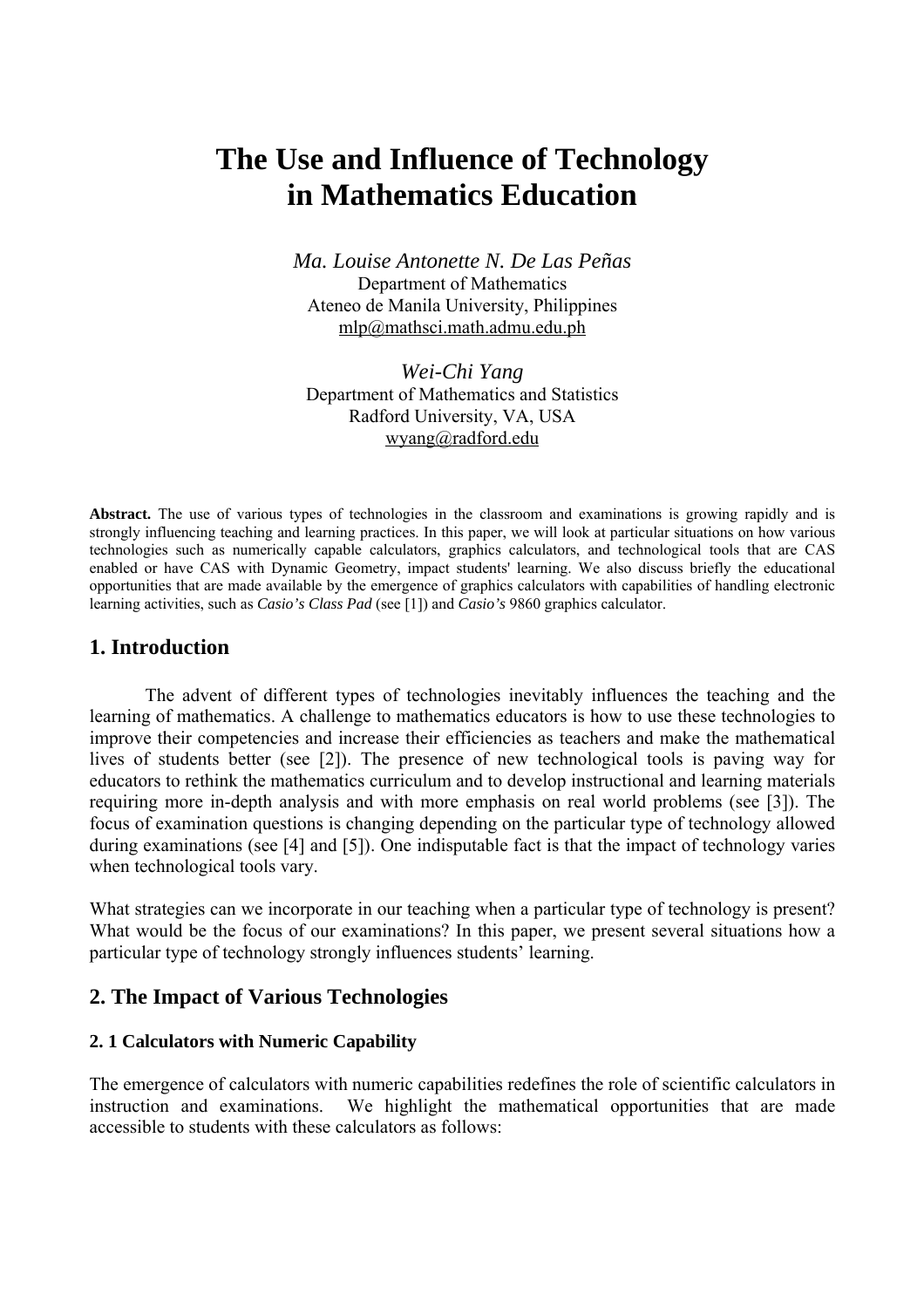1. The solutions to equations can be obtained.

2. The Tabular and List capabilities of the calculator allow the students to analyze and study the properties of functions.

Illustration: Consider the function  $g(x) = 0.25x^4 - 2x^3 + 1.5x^2 + 21x + 15$ . The images below illustrate the calculation of the critical value of  $g(x)$  using the equation solver of the calculator. The solution to  $x^3 - 6x^2 + 3x + 21 = 0$  ( $g'(x) = 0$ ) is given by  $x \approx -1.49$ .



The next set of images gives the table of values of the first derivative before and after the critical value  $x = -1.49$ . The sign of the first derivative is positive at  $-1.48$  (after  $-1.49$ ) and negative at  $-1.5$ (before -1.49). These explain some properties of *g*: *g* is increasing on (−1.49,∞), decreasing on  $(-\infty, -1.49)$  and *g* has a local maximum near  $x = -1.49$ .



3. Statistical calculations can be performed with such a calculator.

The use of real data can help students learn to value and appreciate mathematics. The students learn the concept of mathematical modeling using a variety of regression models.

Illustration: The following screen shots show the regression models available in a scientific calculator, including determining the regression coefficient *r*, and calculating interpolation and extrapolation values using the functional model obtained.



4. Matrix calculations can be carried out using the calculator.

Students can use matrices to solve systems of linear equations. In addition, students can explore elementary numerical linear algebra problems, which involve iterations of matrix multiplications, *<sup>n</sup> A* (where *n* is a positive integer) including Markov Chain types of problems.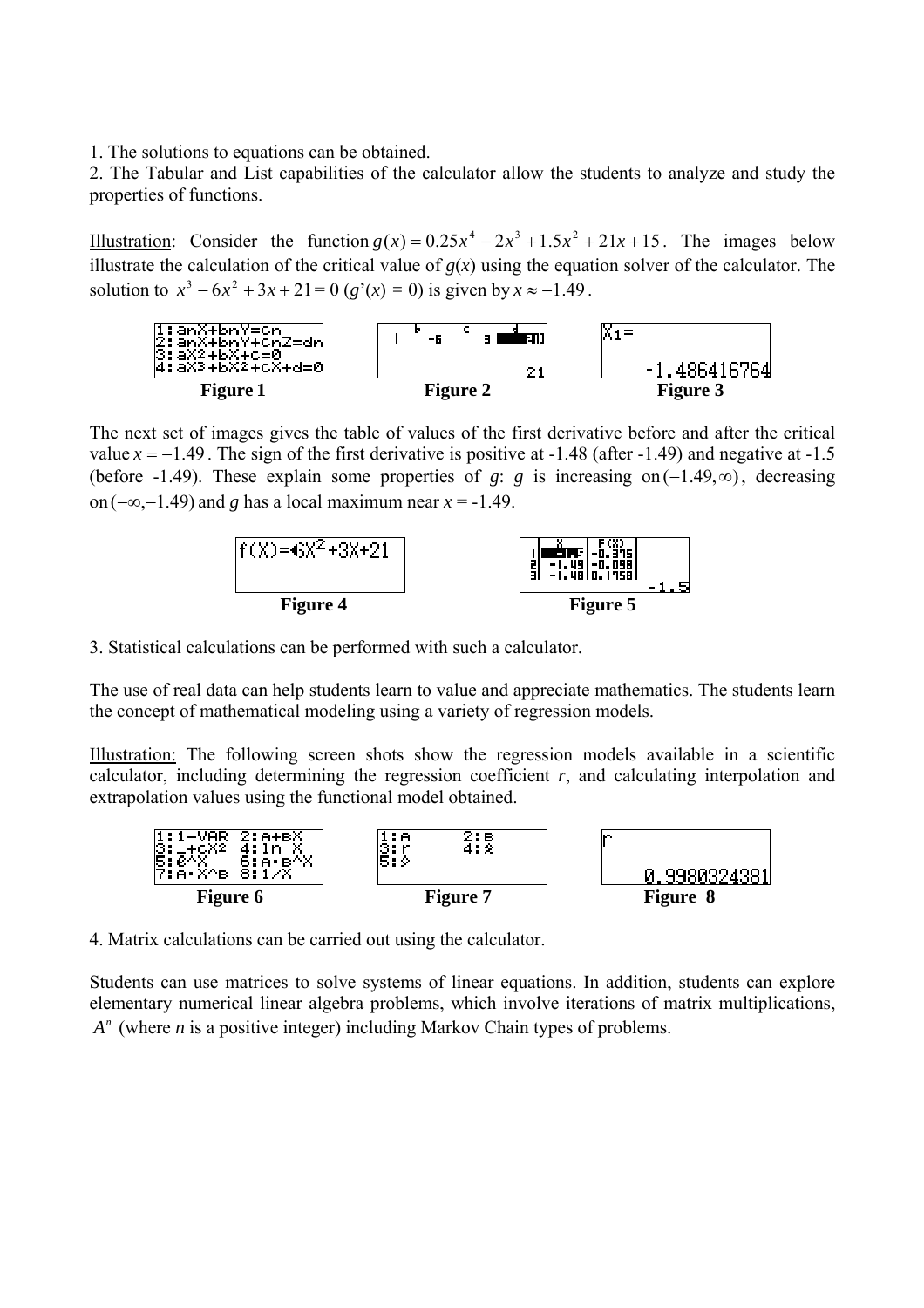Illustration: The following screen shots show the calculation of  $A<sup>3</sup>$  using a scientific calculator where  $A = |$  $\overline{\phantom{a}}$  $\begin{bmatrix} 0.8 & 0.3 & 0.2 \end{bmatrix}$  $\begin{bmatrix} 0.1 & 0.2 & 0.6 \end{bmatrix}$ . (The second screen shot initializes the value of  $A^3$  to 0; the result is

 $\begin{bmatrix} 0.1 & 0.5 & 0.2 \end{bmatrix}$  $\overline{\phantom{a}}$  $\mathsf I$ 

given in the third screen shot after pressing the execute key )



**Remarks:** We give some consequences when this type of technology is used as follows (see [4]):

- Students would rely on numerical values to "guess" graphs of functions. For instance, students can use the tabular and numerical capabilities offered by the calculator to sketch graphs of functions.
- Since students have access to solving equations, students can solve zeros of polynomial and other elementary functions, which are important and helpful in solving real world problems.

## **2.2 Graphics Calculators and other graphing utilities (but with no CAS):**

1. Visualization as a technique of teaching mathematics has become important using graphics calculators and technological tools with graphing capabilities. Visualization allows students to relate algebraic and graphical representations.

Illustration: The following is studying how the parameters *A* and *B* affect the graph of the function  $y = |x - A| + |x - B|$ : First we let the parameter *A* vary from -3 to 3 as shown in Figure 12 and we fix the parameter *B* to be 1 as shown in Figure 13. The sequence of animation is captured in Figures 14 to 20 below.

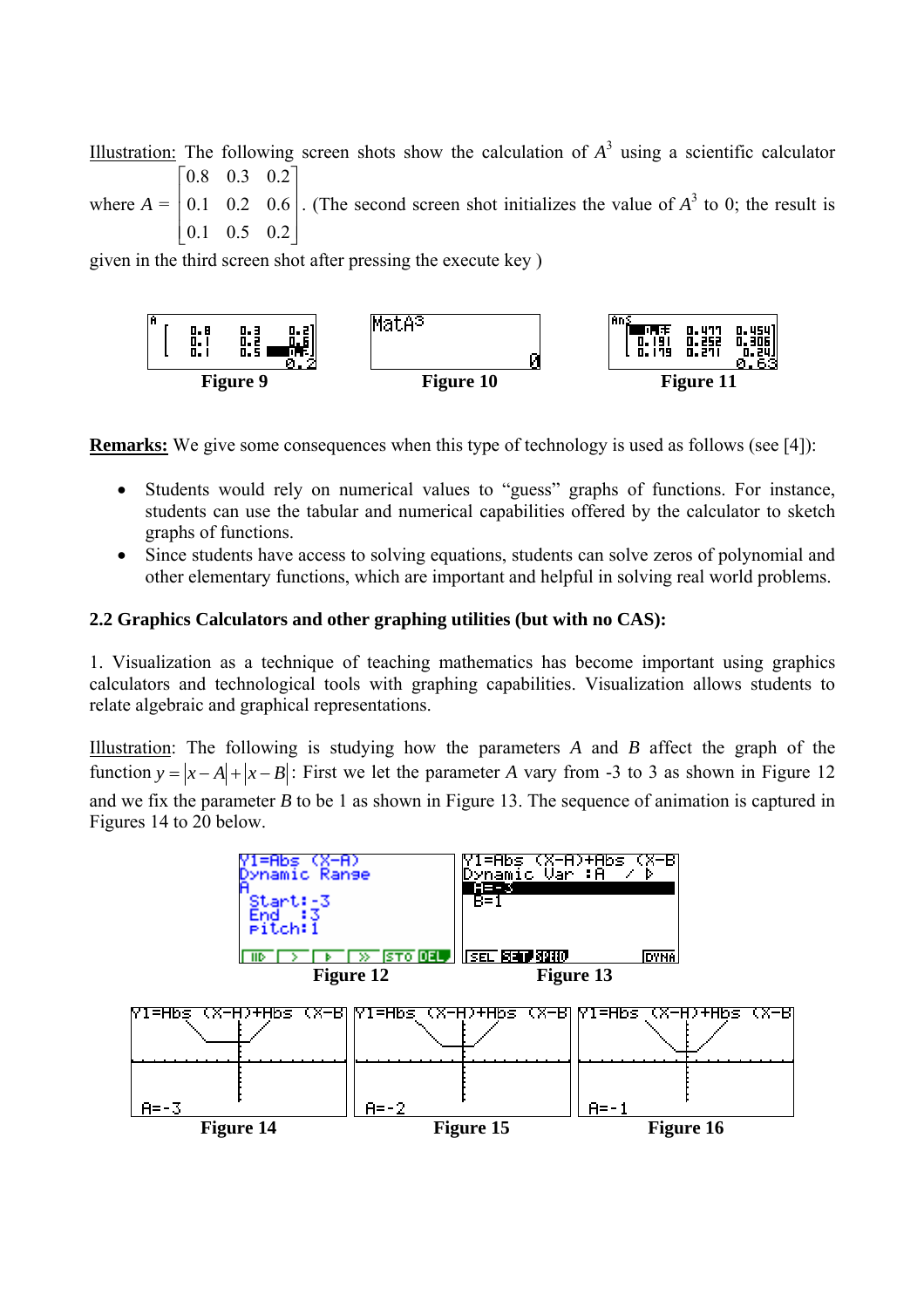

Consider Figures 14 to 16 which illustrate the respective graphs of  $y = |x+3| + |x-1|$ ,  $y = |x + 2| + |x - 1|$ , and  $y = |x + 1| + |x - 1|$ . We make the following observations: the horizontal line segment in Figure 14 is from  $x = -3$  to  $x = 1$ . This suggests what students have to do algebraically if they wish to graph  $y = |x+3| + |x-1|$ . The function is defined as a piecewise function on the given intervals:  $x < -3$ ,  $-3 \le x \le 1$  or  $x > 1$ . Similarly, the horizontal line segment in Figure 15 is from  $x =$ -2 to  $x = 1$ , so that the piecewise function is defined for the intervals  $x < -2$ ,  $-2 \le x \le 1$  or  $x > 1$ . Finally, the horizontal line segment in Figure 16 is from  $x = -1$  to  $x = 1$ , which gives rise to the following intervals:  $x < -1, -1 \le x \le 1$ , or  $x > 1$ . Similar results can be obtained from Figures 17 to 20.

Visualization allows the graphical interpretation of analytical concepts and processes.

Illustration 1: There are many concepts on algebraic inequalities that are difficult for students to comprehend, so that a graphical approach allows for a visualization of the problem. Consider for example, the problem of finding the value of the definite integral  $\int_a^b |x - A| + |x - B|$ , where  $a < -A$ and *b* > *B*. It is easier to sketch the graph of  $y = |x - A| + |x - B|$  as we have discussed previously, and find the area under (or above)  $y = |x - A| + |x - B|$  in the interval [*a, b*].

Illustration 2: Consider for instance the graph supporting the calculation  $\lim_{x\to 3^+} \frac{x-1}{x-3} = +\infty$ 3 1 *x*  $\frac{x-1}{2}$  = + $\infty$  :

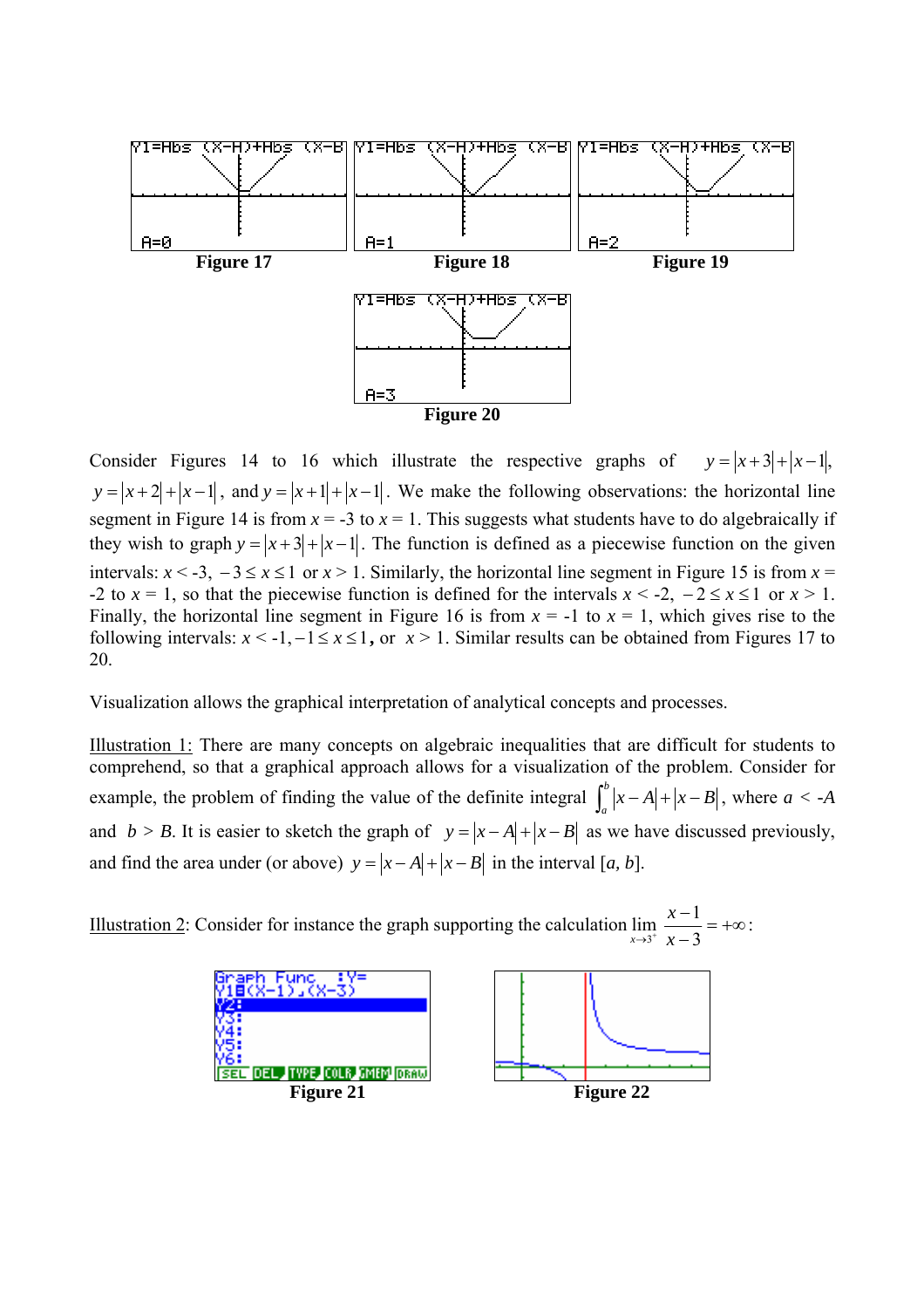Using graphical approach can also help students understand  $\lim_{x \to 3^{-}} \frac{x-1}{x-3} = -\infty$ 3 1 *x*  $\frac{x-1}{2} = -\infty$ . We note that using both graphical and tabular approaches help students observe the behavior of the graph of a function.

Illustration 3: The Mean Value Theorem is visualized from the graph in this example. For the function  $f(x) = x^3 + x^2 - x$  on the interval [-2,1], we use the trace capability of the calculator to highlight the fact that  $f'(x) \approx 1$  when  $x \approx -1.2$  and  $x \approx 0.5$ .



2. The spreadsheet capability of the calculator allows students to generate charts and bar graphs to help students in data representation, interpretation and calculation of quantitative information.

Illustration: The left screen shot illustrates data in the spreadsheet editor where column B denotes frequencies. The relative frequencies are calculated in column C, with corresponding cumulative frequencies in column D. The right screen shot gives the graph of the probability distribution.



**Remarks:** Some implications when this technological tool is used are described as follows: (also see [4]):

- In analyzing certain mathematical problems, the graphing capabilities of the utility will have to be supplemented with rigorous calculations. For example, graphics calculators can provide the graphs of a function  $f(x)$  and its derivatives, however manual calculations have to be performed to obtain  $f'(x)$  and  $f''(x)$ .
- Students may not be able to solve problems symbolically. For instance, consider the following problem: Let  $f(x) = \sin(x) - x^2 + 5$ , find a horizontal line (*y = c*) such that the line cuts the area of  $y = f(x) \ge 0$  into equal halves.

## **2.3 CAS enabled technological tools**

Using technological tools equipped with CAS, algebraic and symbolic manipulation is trivialized, so that students can experiment on interesting theorems and outcomes and "what-if?" situations.

Illustration: The following exercises are difficult or time consuming to solve without CAS: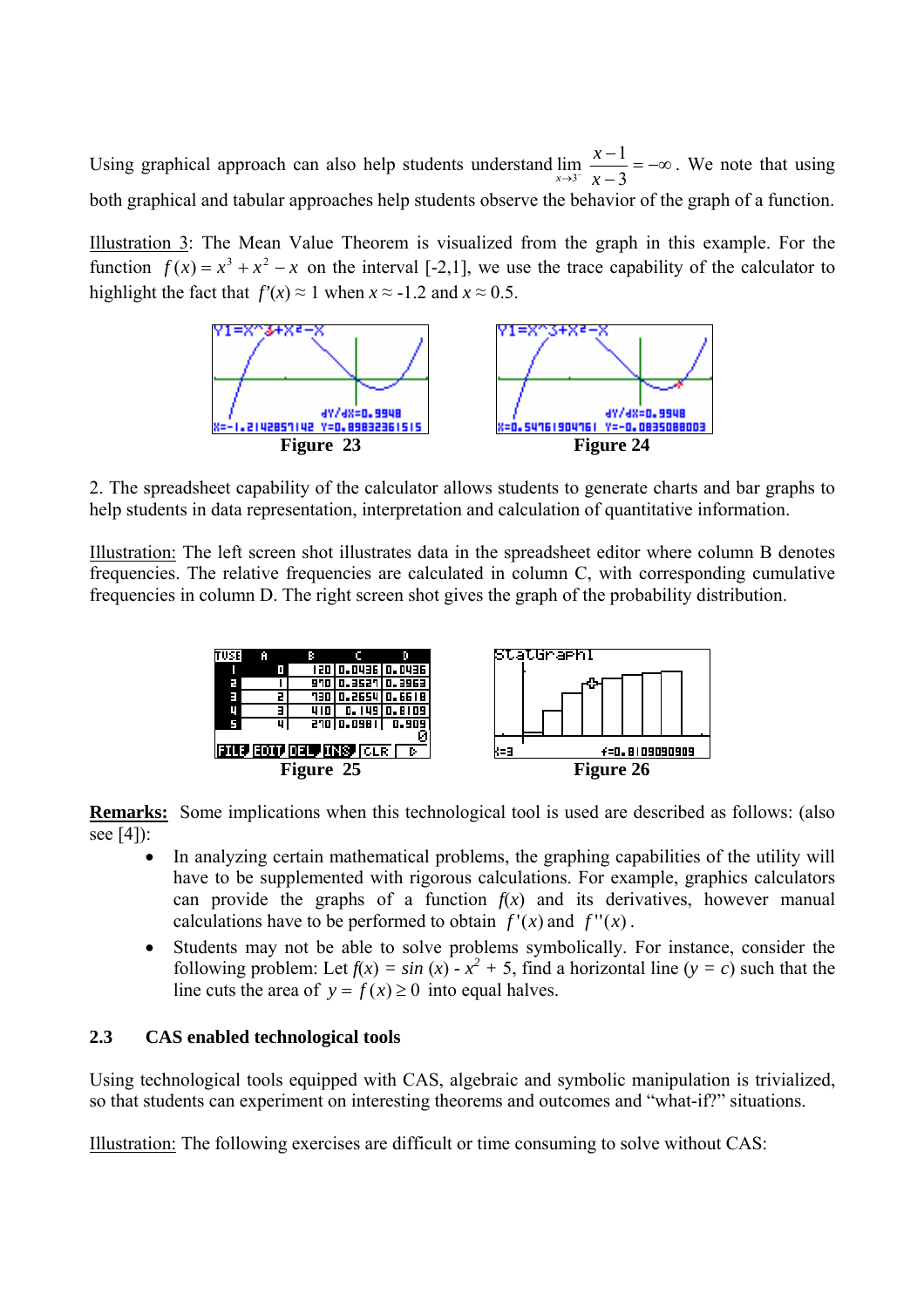Factor  $x^n + 1$  for  $n = 1, 2, \ldots, 150$ . (a) Determine if the coefficients of the polynomial factors are 1 for all exponents  $n$ . (b) Explore and conjecture that the first exponent which leads to integer coefficients  $> 1$  is  $n = 105$ .

The Figures 27-29 are screen shots from ClassPad (see [1]), we can obtain the similar results with any devices that are CAS enabled.

| $\sqrt{\frac{2}{100}}$ | $\Box$ factor(x^105+1)<br>$(x+1)\cdot (x^2-x+1)\cdot (x^4-x^3+x^2)\cdot (x^4-x^4+x^4) - x^40+x^39+x^36-x^35+x^1\cdot (x^3-x^2+x^7-x^6+x^5+x^2-x+1)$ | $\sqrt{\frac{1}{2} \cdot \frac{1}{2} \cdot \frac{1}{2} \cdot \frac{1}{2} \cdot \frac{1}{2} \cdot \frac{1}{2} \cdot \frac{1}{2} \cdot \frac{1}{2} \cdot \frac{1}{2} \cdot \frac{1}{2} \cdot \frac{1}{2} \cdot \frac{1}{2} \cdot \frac{1}{2} \cdot \frac{1}{2} \cdot \frac{1}{2} \cdot \frac{1}{2} \cdot \frac{1}{2} \cdot \frac{1}{2} \cdot \frac{1}{2} \cdot \frac{1}{2} \cdot \frac{1}{2} \cdot \frac{1}{2} \cdot \frac{1}{2} \cdot \frac{1}{2} \cdot \frac$ |
|------------------------|-----------------------------------------------------------------------------------------------------------------------------------------------------|---------------------------------------------------------------------------------------------------------------------------------------------------------------------------------------------------------------------------------------------------------------------------------------------------------------------------------------------------------------------------------------------------------------------------------------------------------------|
| <b>Figure 27</b>       | <b>Figure 28</b>                                                                                                                                    | <b>Figure 29</b>                                                                                                                                                                                                                                                                                                                                                                                                                                              |

#### **2.4 CAS with Dynamic Geometry**

The use of dynamic geometry simultaneously with CAS allows the students to explore the geometrical situation, to make conjectures, and to test and verify the answers symbolically and numerically. The link between geometric, numeric, algebraic as well as graphical representations is established and can be shown.

Illustration 1. Consider for example the following problem: Determine the measure of the vertex angle,  $FED = 2x$  for which the given triangle, with sides  $FE$  and  $ED$  of length 1, will attain a maximum area. By animating the isosceles triangle FED, students can explore and give conjectures. Referring to the screen shots given below: When the triangle is animated, a table is generated showing how the areas of the triangle are changing as the angle varies. The table suggests that we get the maximum area of  $0.499 \approx 0.5$  when  $2x \approx 90.4$  or  $x \approx 45.2$  degrees or 0.79 radians.



Note that the area *A* of the triangle in terms of *x* is given by  $A = (\sin x)(\cos x)$ . The rightmost (upper) screen (top half of Figure 32) gives the exact calculation: the maximum area is 2  $\frac{1}{2}$ , which occurs when 4  $x = \frac{\pi}{4}$ , considering the domain of the given problem. A graphical interpretation is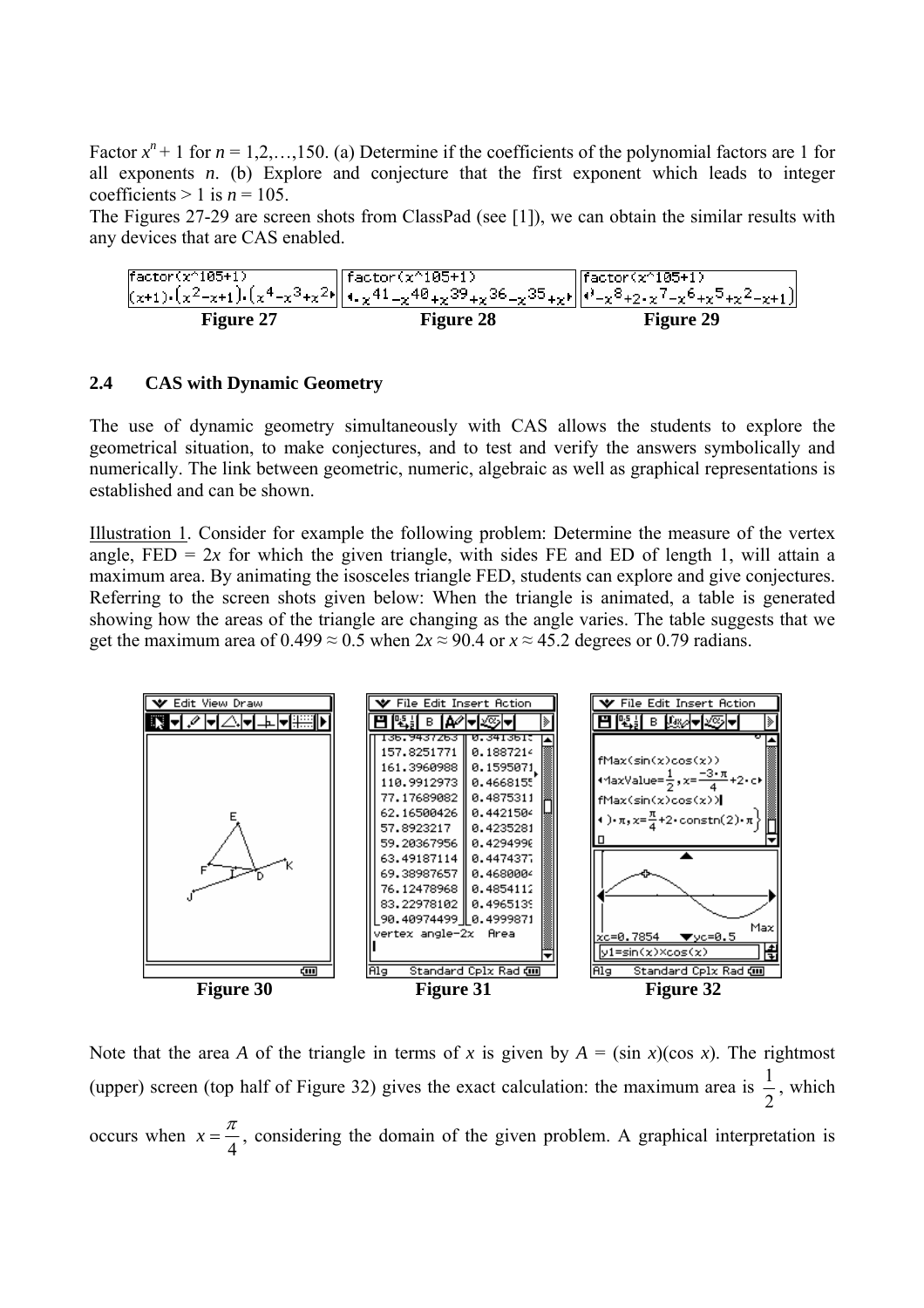shown in the rightmost (bottom) screen (bottom half of Figure 32) and is helpful. It can be verified that the maximum value of the function occurs at approximately 0.79 radians.

## **Remarks:**

- Because of the dynamic geometry and animation capabilities of the technological tool, many traditional problems can be modified to more challenging problems. In the mean time, some challenging problems in the past become more accessible and easily understood by the students.
- The "CAS-CAT research project" is a trial project conducted by the Victorian Curriculum and Assessment Authority (VCAA), the state government agency in Australia responsible for senior secondary school programs and end-of-school assessment; in conjunction with a research team from the University of Melbourne. Under this project, students are allowed to use CAS enabled calculators in examinations. Many examples and situations may be obtained from [5] in this respect.

# **3. Graphics Calculators and e-Activities**

The recent development of Casio of the *ClassPad* and the 9860 graphics calculator provides new opportunities for learning mathematics. These handheld devices offer students small electronic activities, *e-Activities*, which link the calculator's capabilities for different learning purposes. The e-Activity can be considered as a pre-designed lesson that connects various mathematical ideas through different applications. The e-Activity designed on the *ClassPad* for instance, links graphical, numeric, symbolic and geometric applications, while the e-Activity written on the 9860 device connects capabilities of a graphics calculator.

Illustration 1: Consider the following extracts from the e-Activity *Integration* designed for the *ClassPad* which are concerned with teaching the concept of the definite integral from various perspectives. The student is given the opportunity to explore aspects of the mathematical concept simultaneously from symbolical, numerical and geometrical points of view in order to enrich his conceptual understanding.

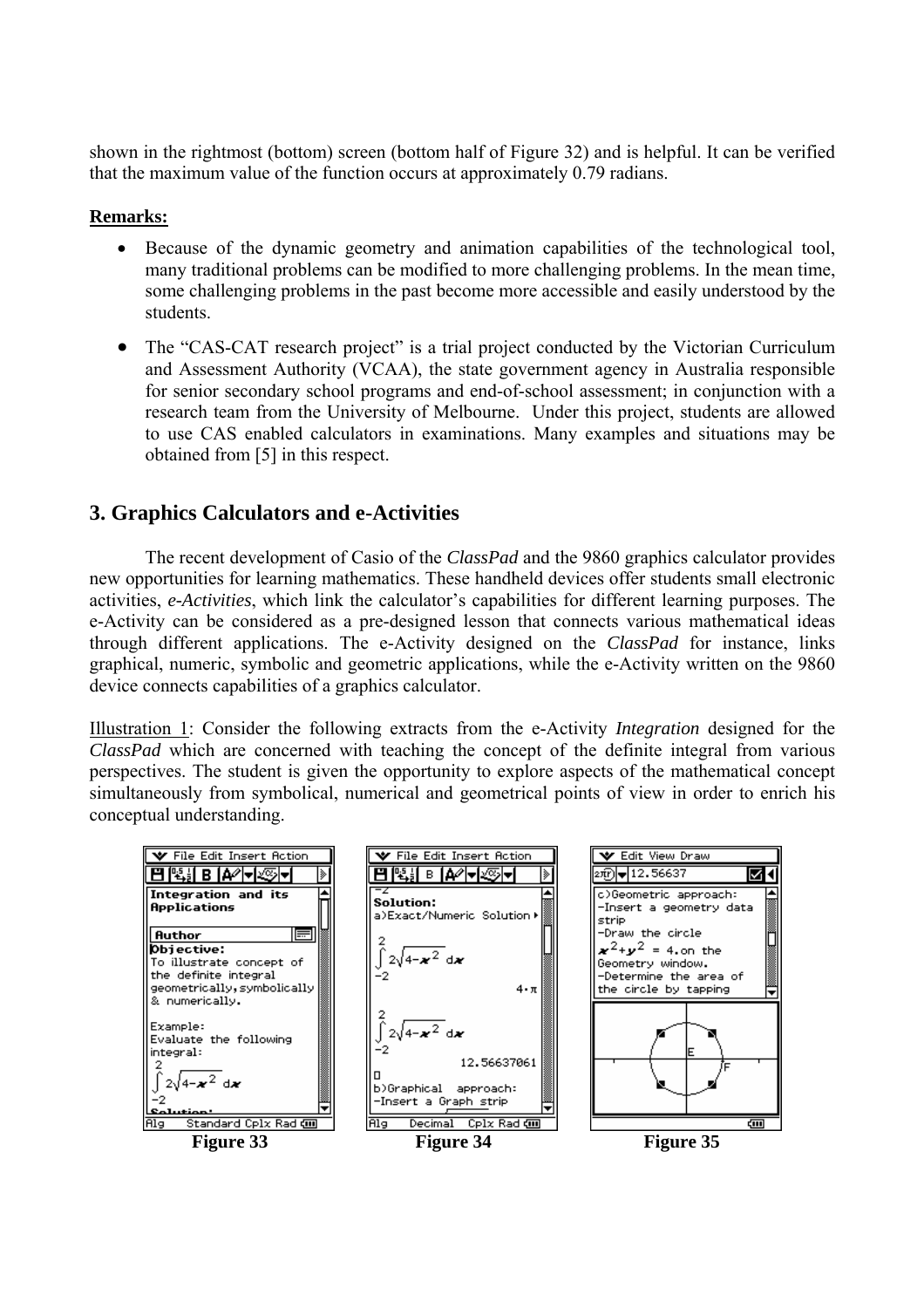Illustration 2: The following screen shots are from the e-Activity *Trigonometric Identities* written for the 9860 graphics calculator which show the accessibility of both the graph and tabular functionalities within the e-Activity. This environment helps the student make potential mathematical discoveries through some controlled interaction between the graphical and the tabular approach.

In the first screen shot the graph strip is highlighted, which leads the student to the graph menu and the graphs, as suggested by the last two screen shots.



The next example shows a powerful feature of the *ClassPad* through the e-Activity, the capability to make connections between different areas of mathematics such as linear algebra and transformation geometry.

Illustration 3: The product of the matrices  $\begin{bmatrix} 0 & 1 \\ 1 & 0 \end{bmatrix}$ ⎦  $\begin{vmatrix} 0 & -1 \\ 1 & 0 \end{vmatrix}$ ⎣  $\begin{bmatrix} 0 & - \end{bmatrix}$ 1 0  $0 \t -1$  $\overline{\phantom{a}}$ ⎦  $\begin{vmatrix} 1 & 2 & 4 \\ 1 & 2 & 2 \end{vmatrix}$ ⎣  $\mathsf{L}$ 1 3 2 1 2 4 can be interpreted geometrically as the application of a 90° rotation given by the transformation matrix  $\begin{bmatrix} 0 & -1 \\ 1 & 0 \end{bmatrix}$ ⎦  $\begin{vmatrix} 0 & -1 \\ 1 & 0 \end{vmatrix}$ ⎣  $\begin{bmatrix} 0 & - \end{bmatrix}$ 1 0  $0 \t -1$  to the triangle EFG with vertices (1,1), (2,3) and (4,2). The resulting matrix  $\begin{bmatrix} 1 & 2 & 1 \end{bmatrix}$ ⎦  $\begin{vmatrix} -1 & -3 & -2 \\ 1 & 2 & 4 \end{vmatrix}$ ⎣  $\begin{bmatrix} -1 & -3 & - \end{bmatrix}$ 1 2 4  $1 -3 -2$  represents the vertices (-  $1,1$ ),  $(-3,2)$  and  $(-2,4)$  of the resulting triangle.

The calculation link within the e-Activity allows the student to "drag" the product of the matrices to the original triangle to obtain the resulting triangle, as seen in the second and third screen shots below. The last screen shot suggests that the resulting transformation is a 90° rotation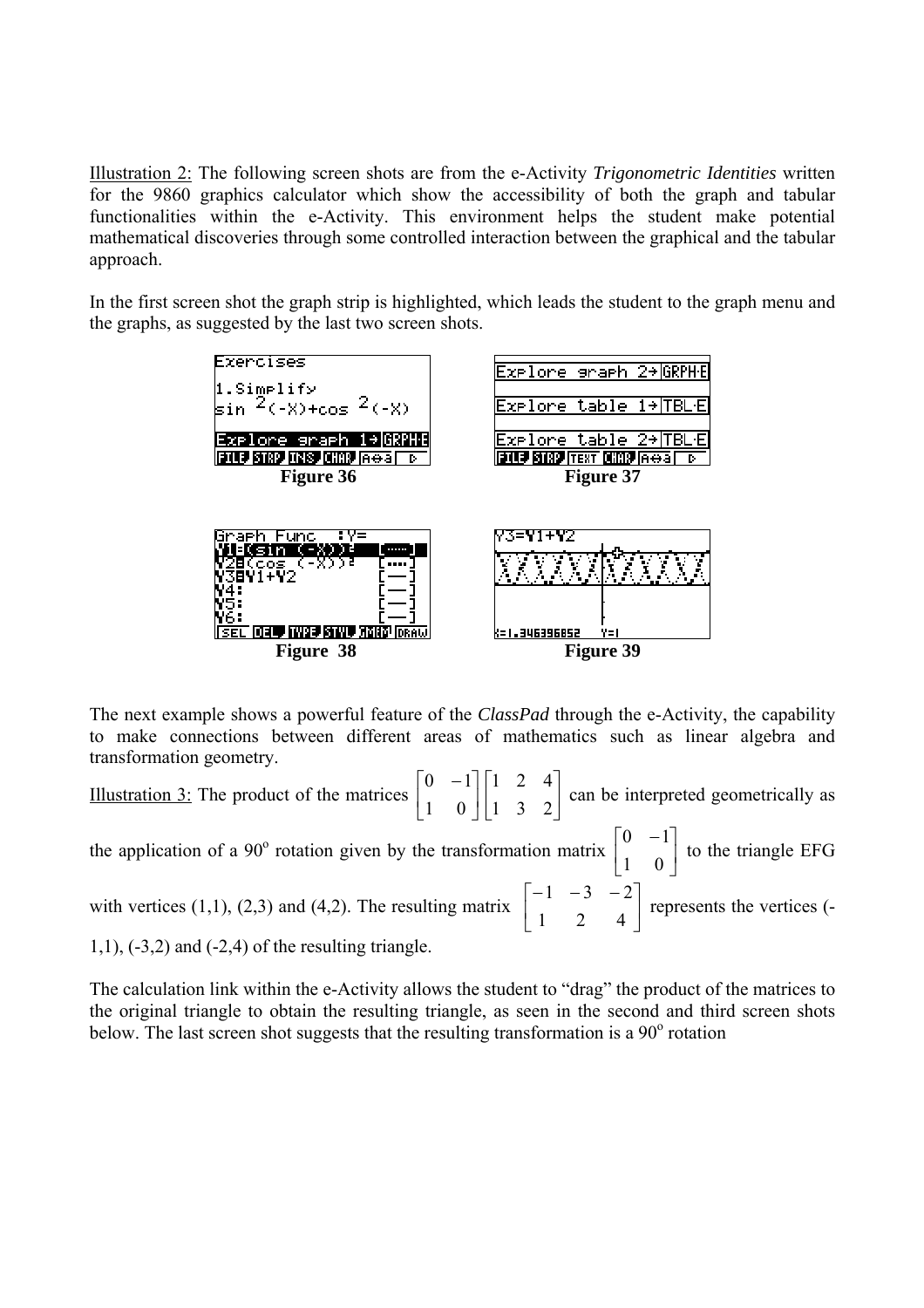

From the illustration above, we find the benefits of integrating dynamic geometry within a technological tool. We may extend this example to understand the geometric interpretation of eigenvalues and eigenvectors.

As we have seen from the above examples, electronic activities available in calculators are effective tools for teaching and learning. However, several issues have been raised by mathematics educators regarding the suitability of such calculators in examinations. Concerns, for instance, regarding allowing calculators with the capabilities of handling both text lines and mathematical computations in examinations have to be addressed.

## **4. Conclusion**

From the examples and situations discussed in this paper, we can conclude that the use of various types of technologies offer different implications in teaching mathematics and assessment. The emergence of new technologies gives rise to new opportunities for learning mathematics. In addition, most examples we mentioned in this paper can be explored with an appropriate handheld technological tool. Due to limitations of individual hardware devices, there are plenty exercises that